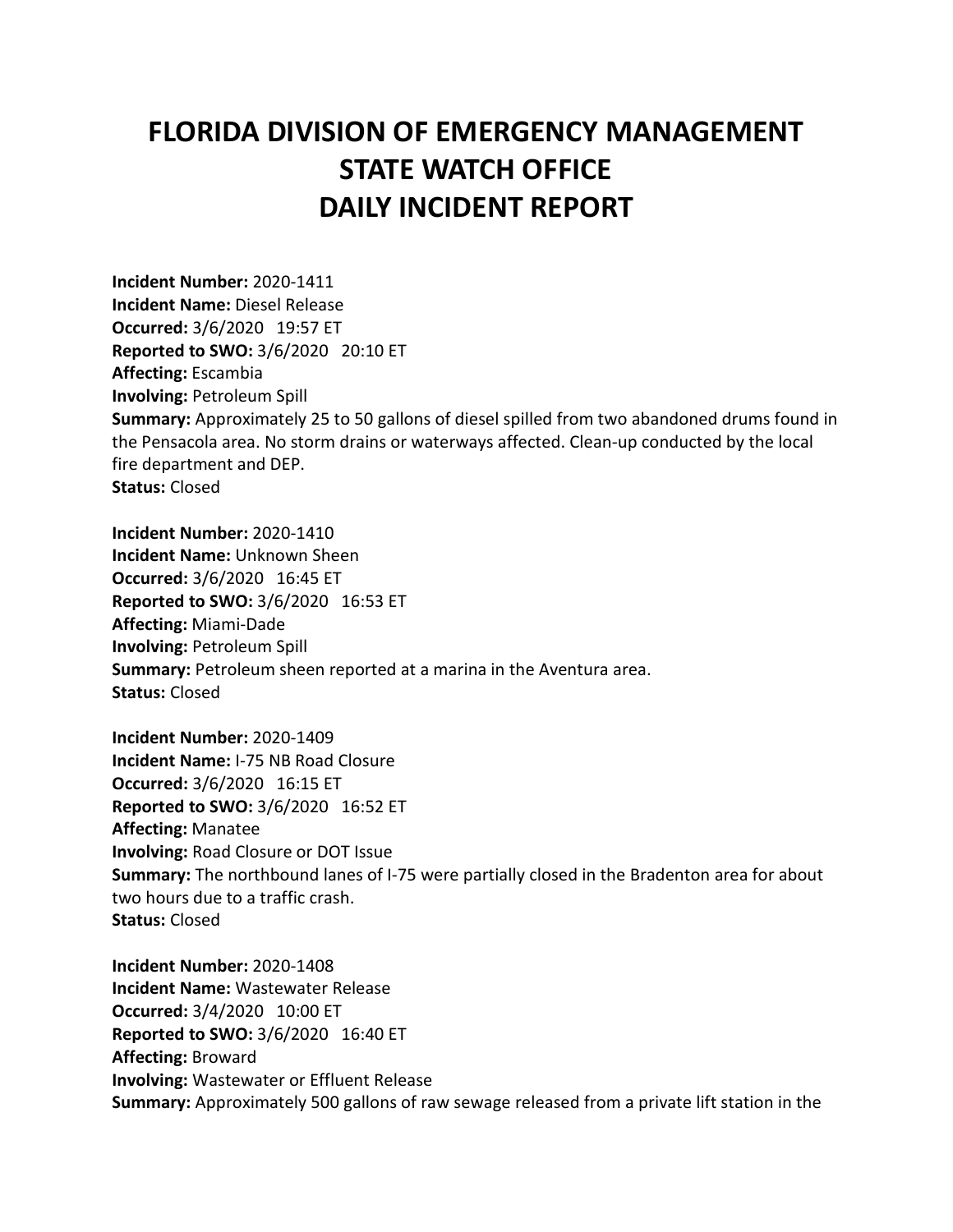Davie area due to equipment failure. No storm drains or waterways affected. Clean-up conducted by the reporting party. **Status:** Closed

**Incident Number:** 2020-1406 **Incident Name:** Hydraulic Oil Release **Occurred:** 3/4/2020 17:00 ET **Reported to SWO:** 3/6/2020 15:54 ET **Affecting:** Lee **Involving:** Petroleum Spill **Summary:** Approximately ¼ gallon of hydraulic fluid spilled in the Fort Myers area due to a faulty pressure washer. The release may have entered a storm drain. Clean-up will be conducted by a private contractor. **Status:** Closed

**Incident Number:** 2020-1405 **Incident Name:** Wastewater Release **Occurred:** 3/6/2020 14:00 ET **Reported to SWO:** 3/6/2020 15:50 ET **Affecting:** Palm Beach **Involving:** Wastewater or Effluent Release **Summary:** Approximately 200 gallons of raw sewage released from a temporary pump in the West Palm Beach area due to equipment failure. The release impacted a nearby storm drain. Clean-up conducted by the reporting party. **Status:** Closed

**Incident Number:** 2020-1404 **Incident Name:** US-1 NB Road Closure **Occurred:** 3/6/2020 14:51 ET **Reported to SWO:** 3/6/2020 14:51 ET **Affecting:** Brevard **Involving:** Road Closure or DOT Issue **Summary:** The northbound lanes of US-1 were closed in the Pineda area for about two hours due to a vehicle crash. Multiple injuries reported. **Status:** Closed

**Incident Number:** 2020-1403 **Incident Name:** Aircraft Incident w/ Potential Petroleum Release **Occurred:** 3/6/2020 13:43 ET **Reported to SWO:** 3/6/2020 13:54 ET **Affecting:** Palm Beach **Involving:** Aircraft Incident, Petroleum Spill **Summary:** A privately owned aircraft crashed into a canal in the Boynton Beach area. One unconfirmed fatality reported.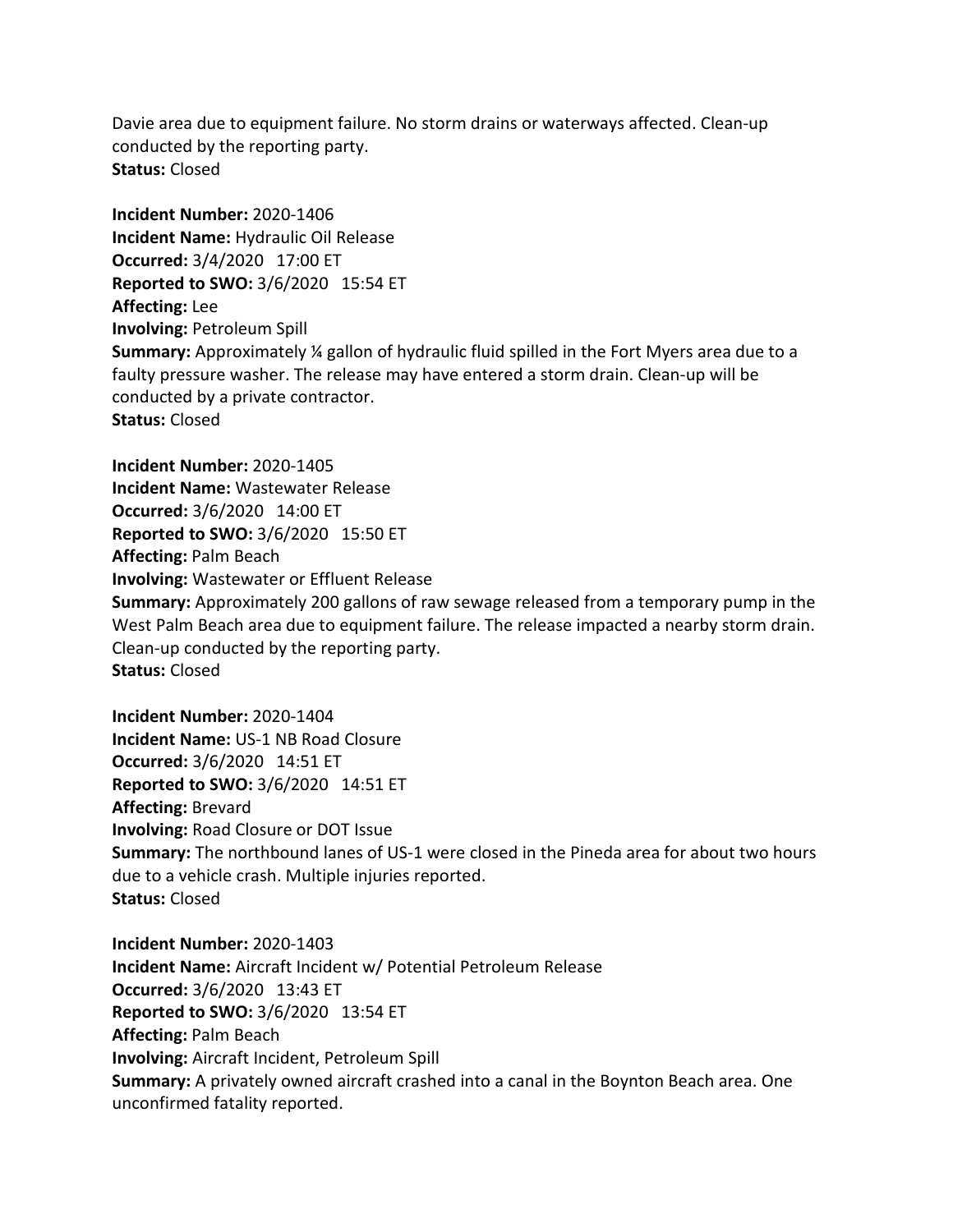**Status:** Closed

**Incident Number:** 2020-1402 **Incident Name:** Abandoned Drum **Occurred:** 3/6/2020 08:00 ET **Reported to SWO:** 3/6/2020 13:54 ET **Affecting:** Palm Beach **Involving:** Hazardous Materials **Summary:** Anonymous report of a possible petroleum sheen from a drum in the waters of the Atlantic Ocean near Boynton Beach Inlet. **Status:** Closed

**Incident Number:** 2020-1401 **Incident Name:** Potential Petroleum Release **Occurred:** 3/6/2020 13:42 ET **Reported to SWO:** 3/6/2020 13:42 ET **Affecting:** Miami-Dade **Involving:** Petroleum Spill **Summary:** A private citizen reported a potential petroleum sheen in the Miami Beach area due to approximately 10 cans of diesel hanging on the side of a boat. **Status:** Closed

**Incident Number:** 2020-1398 **Incident Name:** Wastewater Release **Occurred:** 3/6/2020 11:20 ET **Reported to SWO:** 3/6/2020 12:46 ET **Affecting:** Orange **Involving:** Wastewater or Effluent Release **Summary:** 3,500 gallons of raw sewage spilled in the Bay Lake area due to a blocked gravity line. The release entered a nearby storm drain. Clean-up conducted by the reporting party. **Status:** Closed

**Incident Number:** 2020-1397 **Incident Name:** Gray Water Release **Occurred:** 3/6/2020 11:30 ET **Reported to SWO:** 3/6/2020 12:01 ET **Affecting:** Palm Beach **Involving:** General **Summary:** Unknown amount of an unknown material (possibly dirty water) discharged from a business into the City of Pahokee storm water system. **Status:** Closed

**Incident Number:** 2020-1395 **Incident Name:** Turnpike NB Road Closure (MM 161)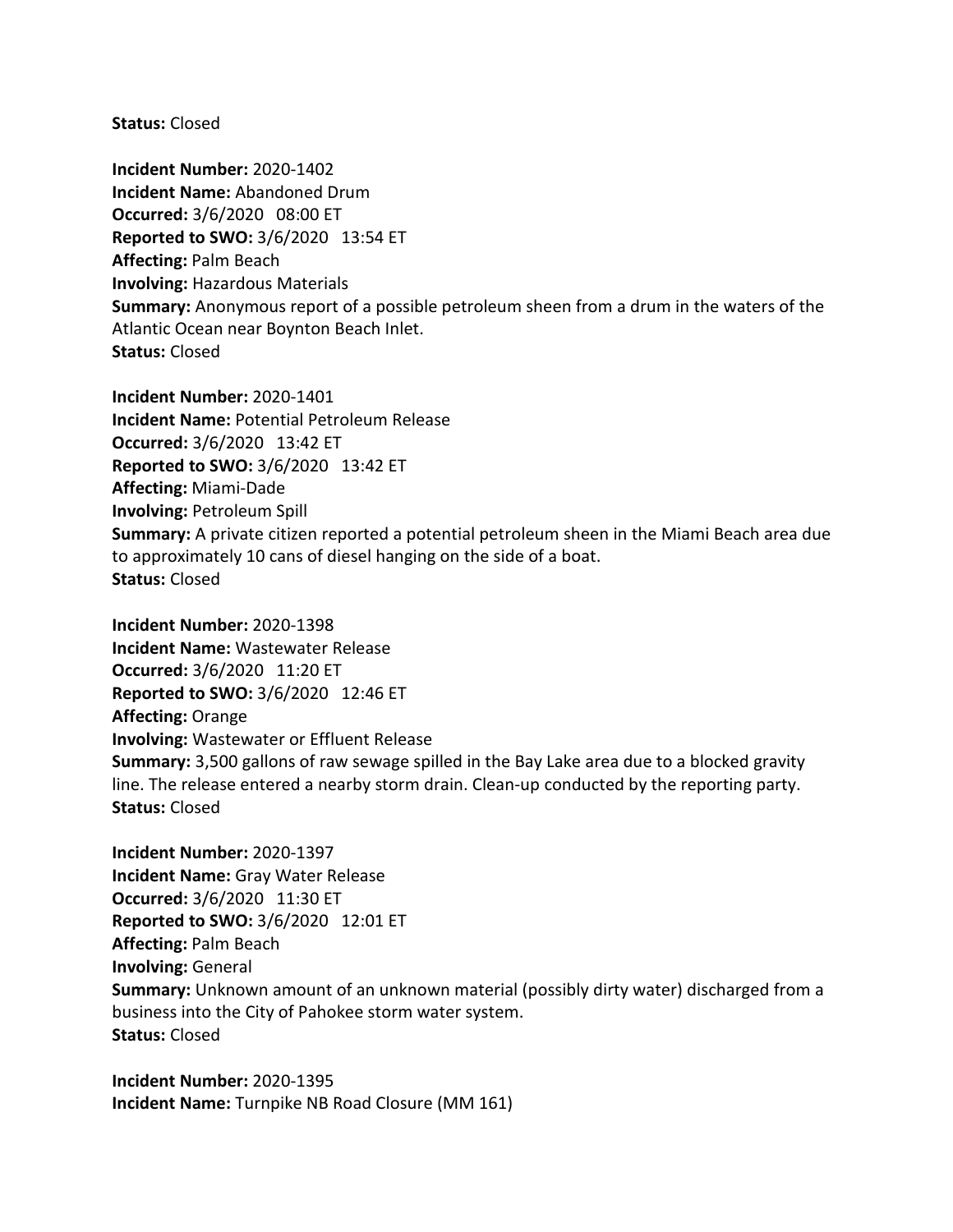**Occurred:** 3/6/2020 09:58 ET **Reported to SWO:** 3/6/2020 10:35 ET **Affecting:** St. Lucie **Involving:** Road Closure or DOT Issue **Summary:** The northbound lanes of the Florida Turnpike were closed in the Fort Pierce area for about two hours due to a jack-knifed tractor-trailer. **Status:** Closed

**Incident Number:** 2020-1393 **Incident Name:** Wastewater Release **Occurred:** 3/5/2020 12:20 ET **Reported to SWO:** 3/6/2020 10:16 ET **Affecting:** Palm Beach **Involving:** Wastewater or Effluent Release **Summary:** 10 gallons of raw sewage overflowed from a manhole in the Jupiter area due to a blockage. No storm drains or waterways affected. Clean-up conducted by the reporting party. **Status:** Closed

**Incident Number:** 2020-1394 **Incident Name:** Potential Petroleum Release **Occurred:** 3/5/2020 15:00 ET **Reported to SWO:** 3/6/2020 10:15 ET **Affecting:** Polk **Involving:** Petroleum Spill **Summary:** The City of Lakeland reported that construction workers found petroleum impacted soil while digging at a job site. **Status:** Closed

**Incident Number:** 2020-1392 **Incident Name:** Capital Circle SW Partial Closure w/ Hydraulic Oil Release **Occurred:** 3/6/2020 09:30 ET **Reported to SWO:** 3/6/2020 10:05 ET **Affecting:** Leon **Involving:** Hazardous Materials, Petroleum Spill, Road Closure or DOT Issue **Summary:** Capital Circle SW was partially closed in the Tallahassee area for an extended period due to a traffic crash. An estimated 5 to 10 gallons of hydraulic oil were released to the roadway. No storm drains or waterways affected. No clean-up actions reported. **Status:** Closed

**Incident Number:** 2020-1391 **Incident Name:** Boil Water Notice **Occurred:** 3/6/2020 05:00 ET **Reported to SWO:** 3/6/2020 08:20 ET **Affecting:** Broward